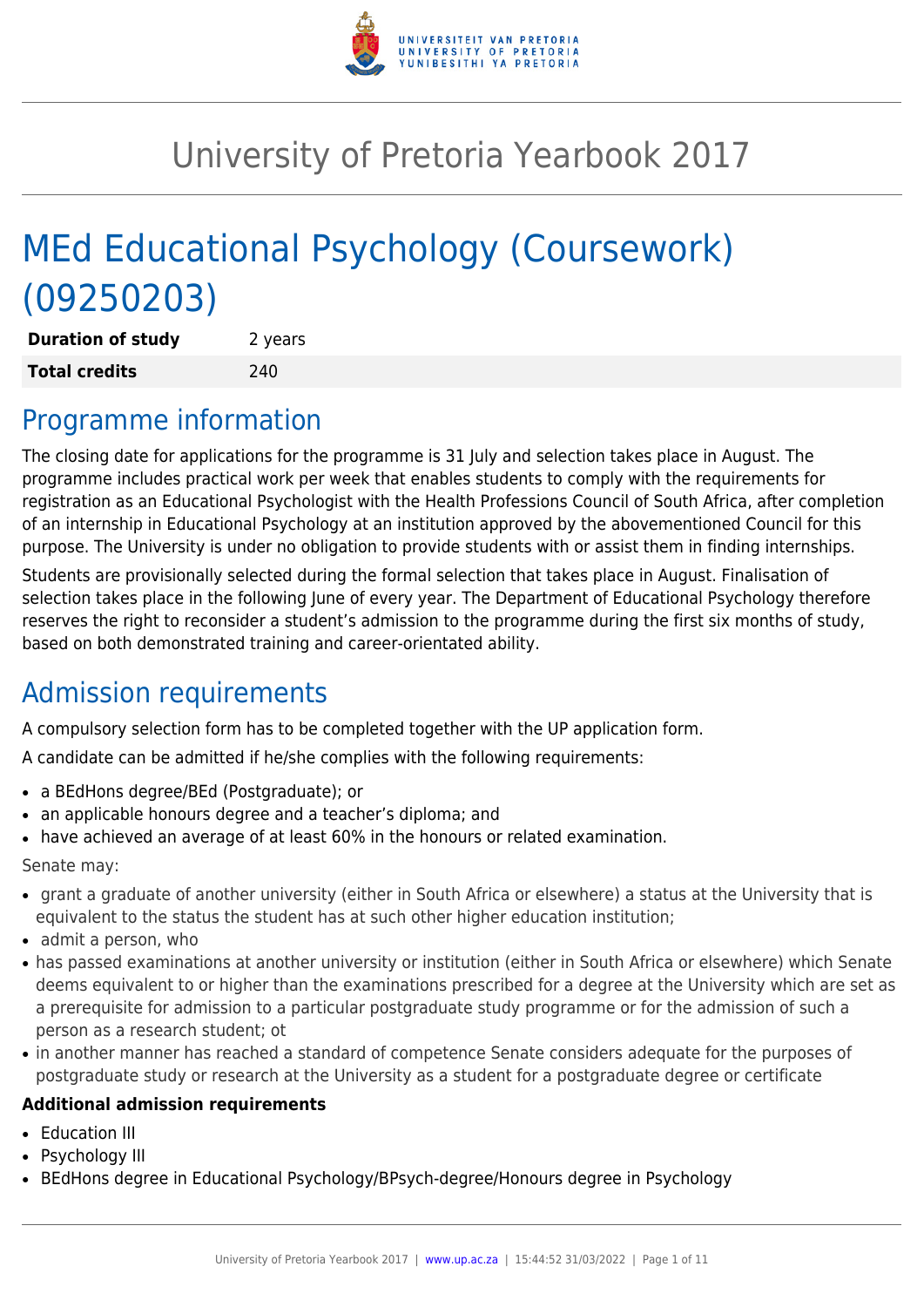

# Additional requirements

All applications are subject to selection.

Selection is based on:

- meeting the minimum academic requirements required for admission;
- previous academic performance:
- applicable academic and/or teaching background;
- availability of supervision for the required research project;
- proven academic potential which may include academic communication and computer application skills;
- additionally, an interview may be requested;
- the requirements of professional registration bodies;
- the discretion of the head of department.

# Other programme-specific information

- Renewal of registration after the two-year period is permitted only under special circumstances in which case the head of department may give approval for a limited fixed extension of this period in terms of the set procedures.
- Students will be granted two opportunities to pass NMQ 800. Unsuccessful candidates will not be allowed to continue with the programme.
- This requirement applies to both the full research as well as the coursework master's degrees.

# Research information

All master's students must submit a dissertation or a mini-dissertation and must pass Research Proposal (NMQ 800). For the MEd research degree programmes, a dissertation on a topic approved by the Dean on the recommendation of the Head of department must be submitted, following the approval of a complete research proposal. A literature study is not acceptable.

- One publishable article based on the research that the student conducted for the dissertation or the minidissertation and approved by the supervisor, must be submitted. The article must be submitted at the offices of Student Administration before 15 February for the Autumn graduation ceremonies and before 15 July for the Spring graduation ceremonies.
- In addition to the copies referred to above, each successful student must submit a bound paper copy as well as two electronic copies of the approved mini-dissertation/dissertation to the Head: Student Administration in the format specified by the faculty and in accordance with the minimum standards set by the Department of Library Services
- (see http://upetd.up.ac.za/authors/ publish/ standards.htm#specs), before 15 February for the Autumn graduation ceremonies and before 15 July for the Spring graduation ceremonies. Failure to meet these deadlines will result in the degree being awarded during a subsequent series of graduation ceremonies.
- All students have to submit a research proposal during the first year of registration and defend it successfully before a panel of examiners appointed by the Dean, in collaboration with the Head of department, Supervisor and Research Coordinator, before they can start with the research.
- Students have to apply for ethical clearance to the Head of department and Ethics Committee and only commence with field work once the application for ethical clearance has been approved by the Ethics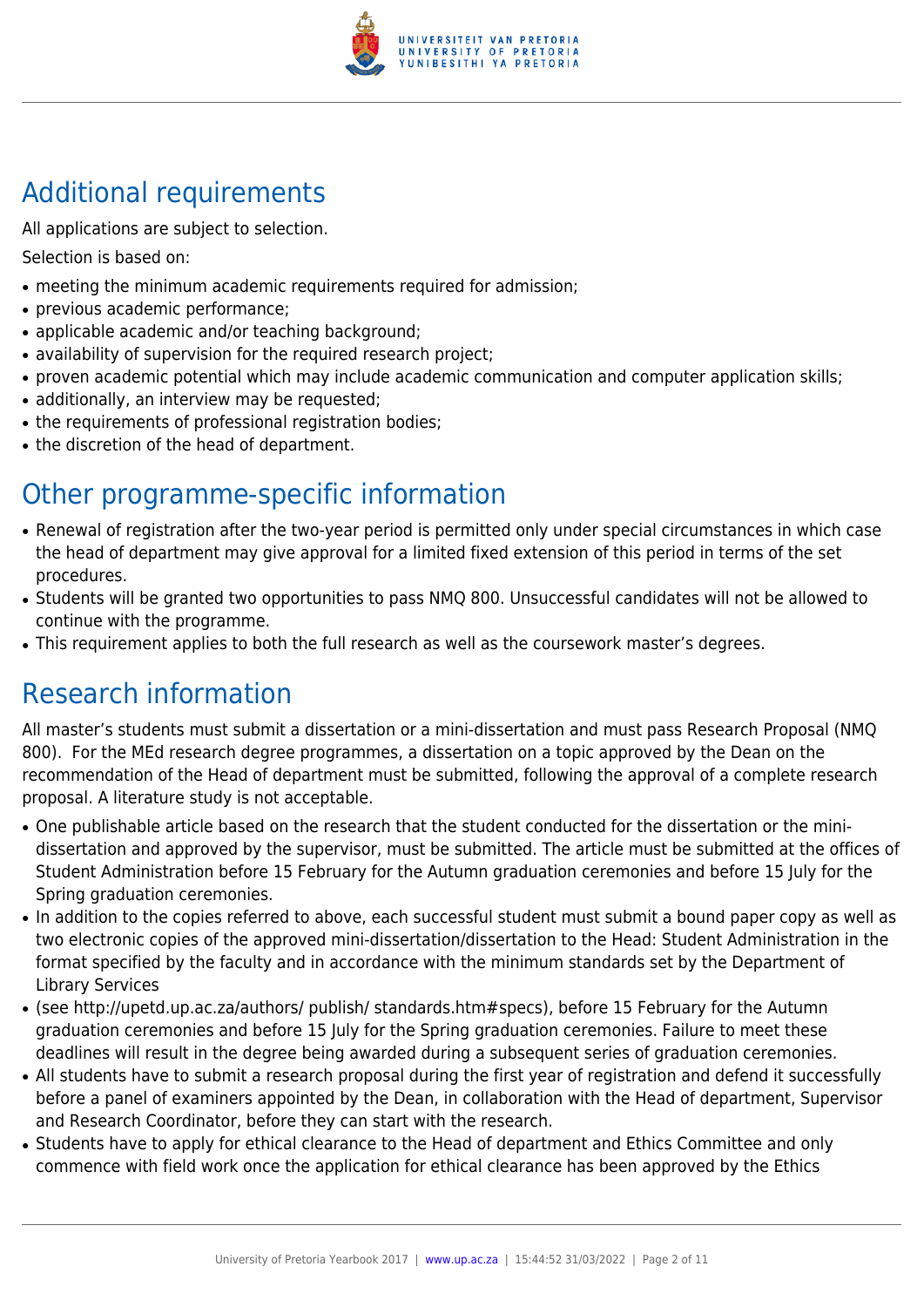

Committee.

- Students have to present a progress report on the research to the Supervisor annually. Continued reregistration depends on satisfactory annual progress.
- All students have to attend the research capacity building sessions on quantitative and qualitative research at master's level.

### Pass with distinction

The MEd degree with coursework is conferred with distinction on a student who obtains 75% in the mini-dissertation and an average of 75% in the remaining modules.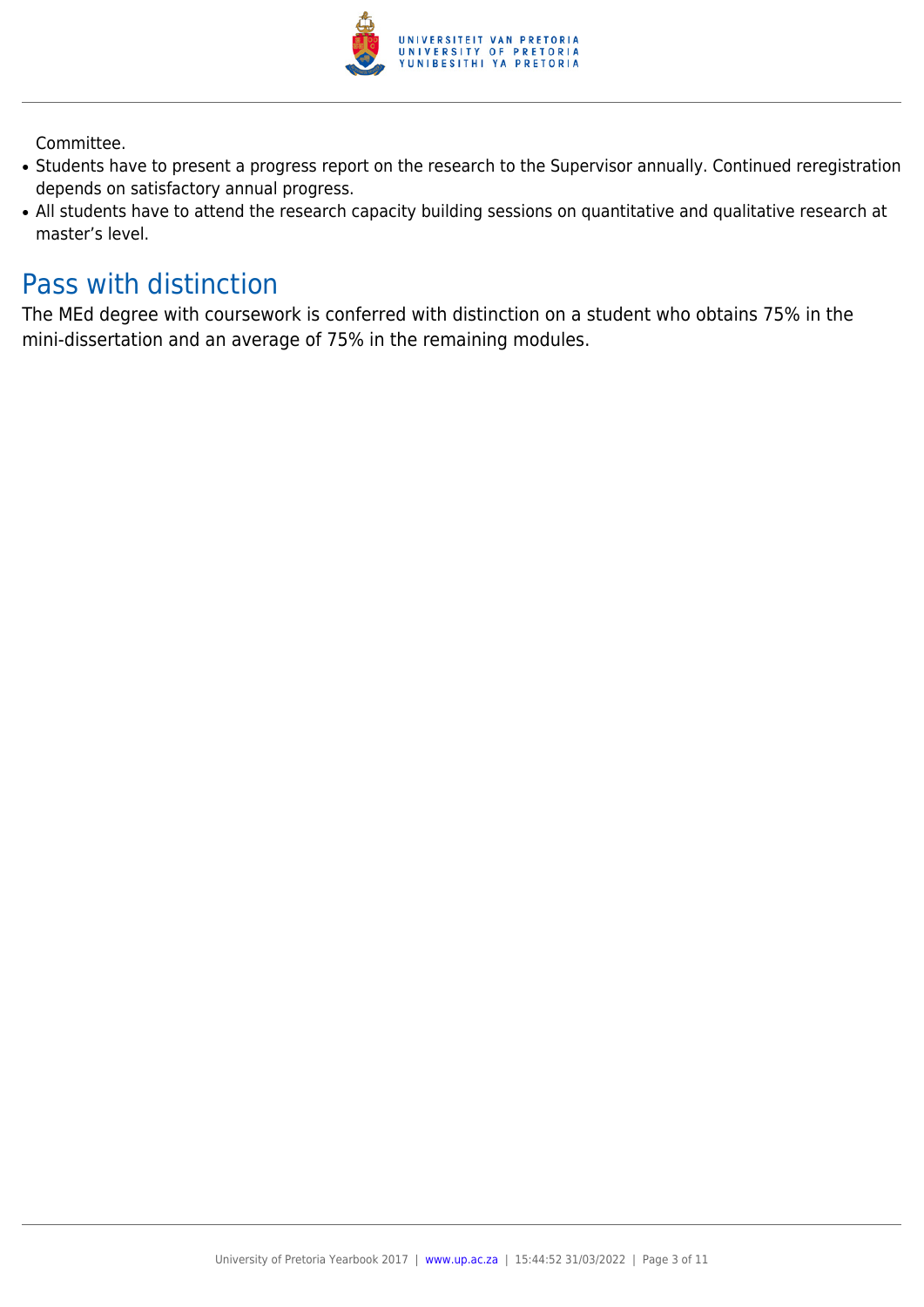

# Curriculum: Year 1

#### **Minimum credits: 240**

All the Core modules, NMQ 800 (Research proposal) and one of the mini-dissertations (BOP, ODK, OPG or OUB 895) should be selected in the 1st year. When the "Research proposal" has been passed in the 1st year, only the "mini-dissertation" should be selected again in the final year. Students will be granted two opportunities to pass NMQ 800.

### **Fundamental modules**

#### **Research proposal 800 (NMQ 800)**

| 30.00                                      |
|--------------------------------------------|
| No prerequisites.                          |
| Afrikaans and English is used in one class |
| <b>Education Dean's Office</b>             |
| Year                                       |
|                                            |

#### **Module content**

Development of a research proposal. Research methodology. Overview and principles of quantitative and qualitative research methodology. Data collection methods, data analysis methods, paradigm analysis and theoretical frameworks for educational studies. Global theoretical perspectives in education.

### **Core modules**

#### **Career orientation pedagogics 804 (BOP 804)**

| <b>Module credits</b>         | 15.00                                      |
|-------------------------------|--------------------------------------------|
| <b>Prerequisites</b>          | No prerequisites.                          |
| Language of tuition           | Afrikaans and English is used in one class |
| <b>Academic organisation</b>  | <b>Educational Psychology</b>              |
| <b>Period of presentation</b> | Year                                       |

#### **Module content**

The career management process: Theory and application; stages of career development; contemporary issues in career management; career management in work organisations; postmodern approach to career management. The practice of guidance and counselling: Interviewing, implementation and interpretation of media, diagnosing, referring and report writing.

#### **Assessment for learning and development 874 (ODD 874)**

| <b>Module credits</b> | 15.00                                      |
|-----------------------|--------------------------------------------|
| <b>Prerequisites</b>  | No prerequisites.                          |
| Language of tuition   | Afrikaans and English is used in one class |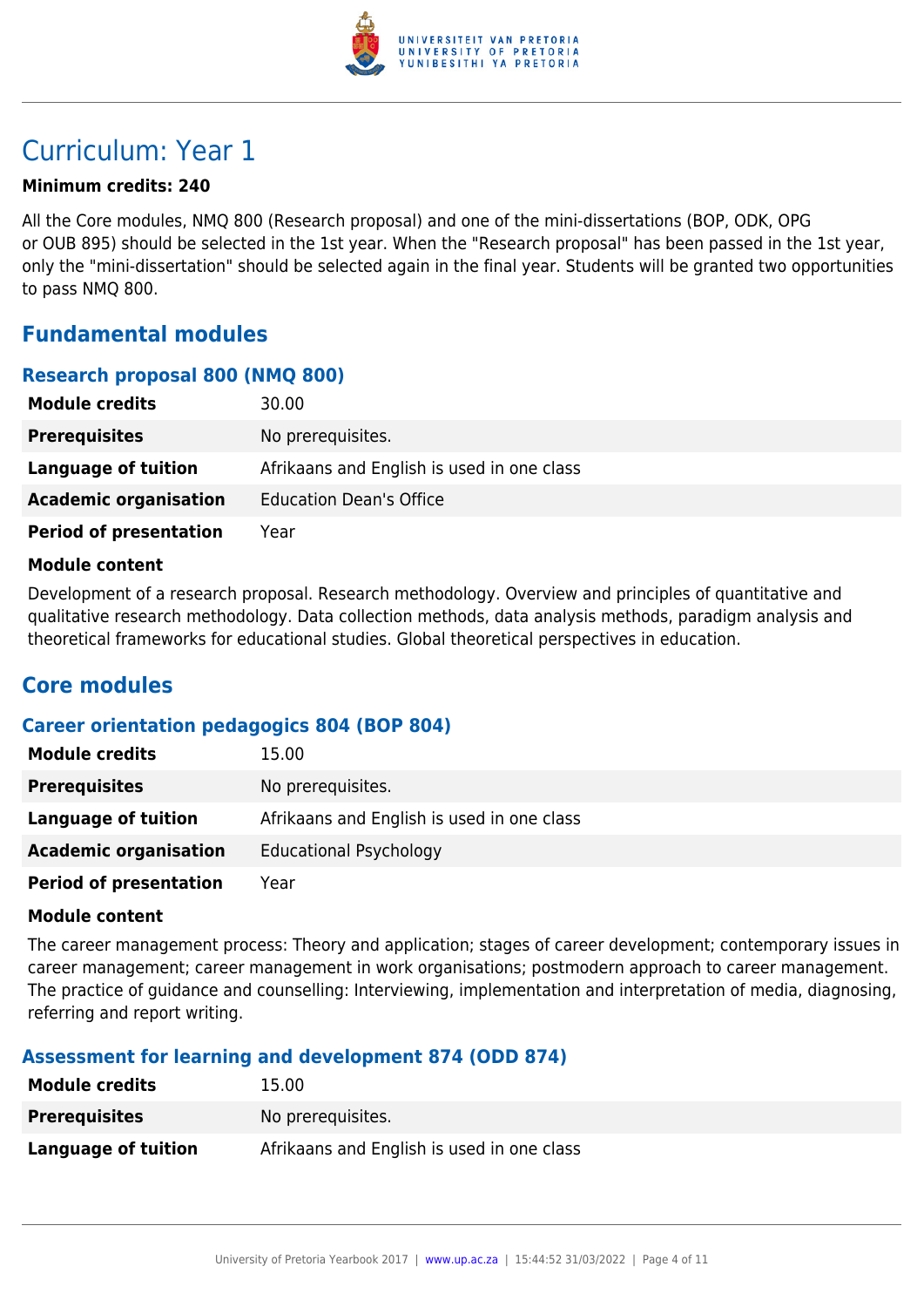

| <b>Academic organisation</b> | <b>Educational Psychology</b> |
|------------------------------|-------------------------------|
|------------------------------|-------------------------------|

#### **Module content**

Fundamental approach(es) concerning barriers to learning, with reference to the South African context; theoretical framework(s) for diagnostic assessment in respect of academic achievement difficulties within the South African context; practice in the independent integration and synthesis of relevant subject-specific literature in preparation for own research: neuropsychological functioning, language (L1 and L2), reading, writing, spelling, numeracy and mathematical skills, study skills, educational and environmental disadvantage; professional skills and values of accountable diagnostic assessment practice and reporting of findings in respect of learners' academic achievement difficulties within the South African context.

#### **Orthodidactical assistance 874 (ODH 874)**

| <b>Module credits</b>         | 15.00                                      |
|-------------------------------|--------------------------------------------|
| <b>Prerequisites</b>          | No prerequisites.                          |
| Language of tuition           | Afrikaans and English is used in one class |
| <b>Academic organisation</b>  | <b>Educational Psychology</b>              |
| <b>Period of presentation</b> | Year                                       |

#### **Module content**

Learning support in South Africa: contextualisation; the learner and learning support; inclusive education; learning support: micro-level; group work.

#### **Orthopedagogics 804 (OPG 804)**

| <b>Module credits</b>         | 15.00                                      |
|-------------------------------|--------------------------------------------|
| <b>Prerequisites</b>          | No prerequisites.                          |
| Language of tuition           | Afrikaans and English is used in one class |
| <b>Academic organisation</b>  | <b>Educational Psychology</b>              |
| <b>Period of presentation</b> | Year                                       |

#### **Module content**

The educational psychologist as consultant and facilitator within a multi-cultural framework; underlying theory and approach to educational psychological assessment and intervention; forensic dimension; the foundation of child psychotherapy; the educational psychologist as a person; different assessment and therapeutic approaches and the well-founded use thereof regarding children with emotional and behavioural problems; repertoire of assessment and therapeutic techniques when working with children; principles for planning and implementation of assessment and intervention with children and andragogical intervention with parents.

#### **Educational psychological practice 800 (OPR 800)**

| <b>Module credits</b> | 15.00                                      |
|-----------------------|--------------------------------------------|
| <b>Prerequisites</b>  | No prerequisites.                          |
| Language of tuition   | Afrikaans and English is used in one class |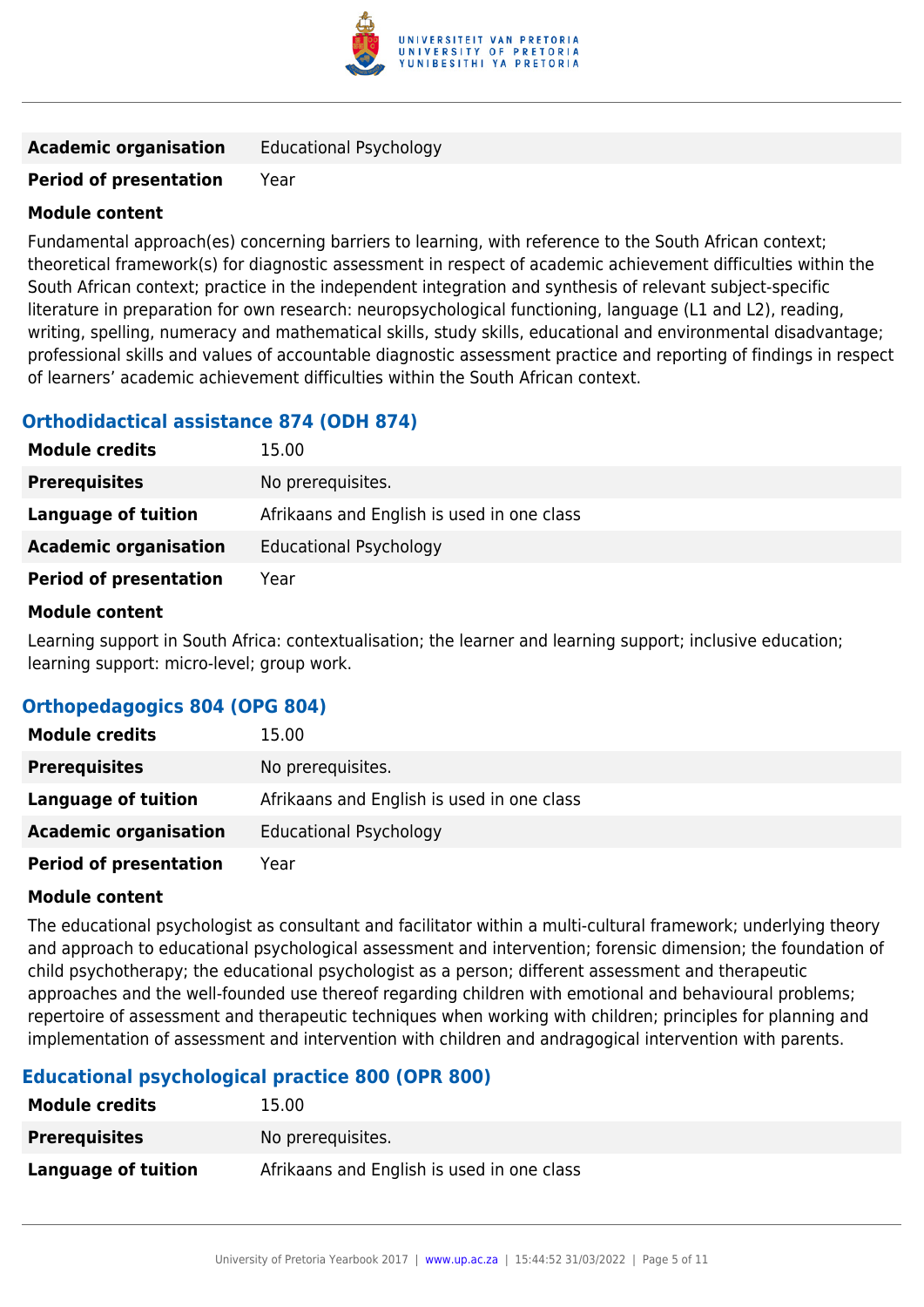

| <b>Academic organisation</b> | <b>Educational Psychology</b> |
|------------------------------|-------------------------------|
|------------------------------|-------------------------------|

#### **Module content**

Practical module: assessment and support of children with emotional, behavioural, learning and career-related needs; analysis of families; community work; group work; implementation and interpretation of psychological media; diagnosis; referrals; report writing; feedback sessions with parents; multi-disciplinary liaison; parent education/guidance; interviewing skills within the educational psychological helping model; listening and communication skills; ethical issues and the rights of the client. The practice of the educational psychologist.

#### **Family-oriented intervention 804 (OUB 804)**

| <b>Module credits</b>         | 15.00                                      |
|-------------------------------|--------------------------------------------|
| <b>Prerequisites</b>          | No prerequisites.                          |
| Language of tuition           | Afrikaans and English is used in one class |
| <b>Academic organisation</b>  | <b>Educational Psychology</b>              |
| <b>Period of presentation</b> | Year                                       |

#### **Module content**

Diversity in families; family cycle development; parameters of family functioning; family resilience models for the analysis of family functioning; family therapy models; analysis of families with special concerns, with familyoriented intervention with regard to all these aspects as the central theme.

### **Elective modules**

#### **Mini-dissertation 895 (BOP 895)**

| <b>Module credits</b>         | 120.00                                     |
|-------------------------------|--------------------------------------------|
| <b>Prerequisites</b>          | No prerequisites.                          |
| Language of tuition           | Afrikaans and English is used in one class |
| <b>Academic organisation</b>  | <b>Educational Psychology</b>              |
| <b>Period of presentation</b> | Year                                       |

#### **Module content**

Dissertation of limited scope conducted under supervision of a supervisor in the area of Career Orientation Pedagogics.

#### **Mini-dissertation 895 (ODK 895)**

| <b>Module credits</b>         | 120.00                                     |
|-------------------------------|--------------------------------------------|
| <b>Prerequisites</b>          | No prerequisites.                          |
| Language of tuition           | Afrikaans and English is used in one class |
| <b>Academic organisation</b>  | <b>Educational Psychology</b>              |
| <b>Period of presentation</b> | Year                                       |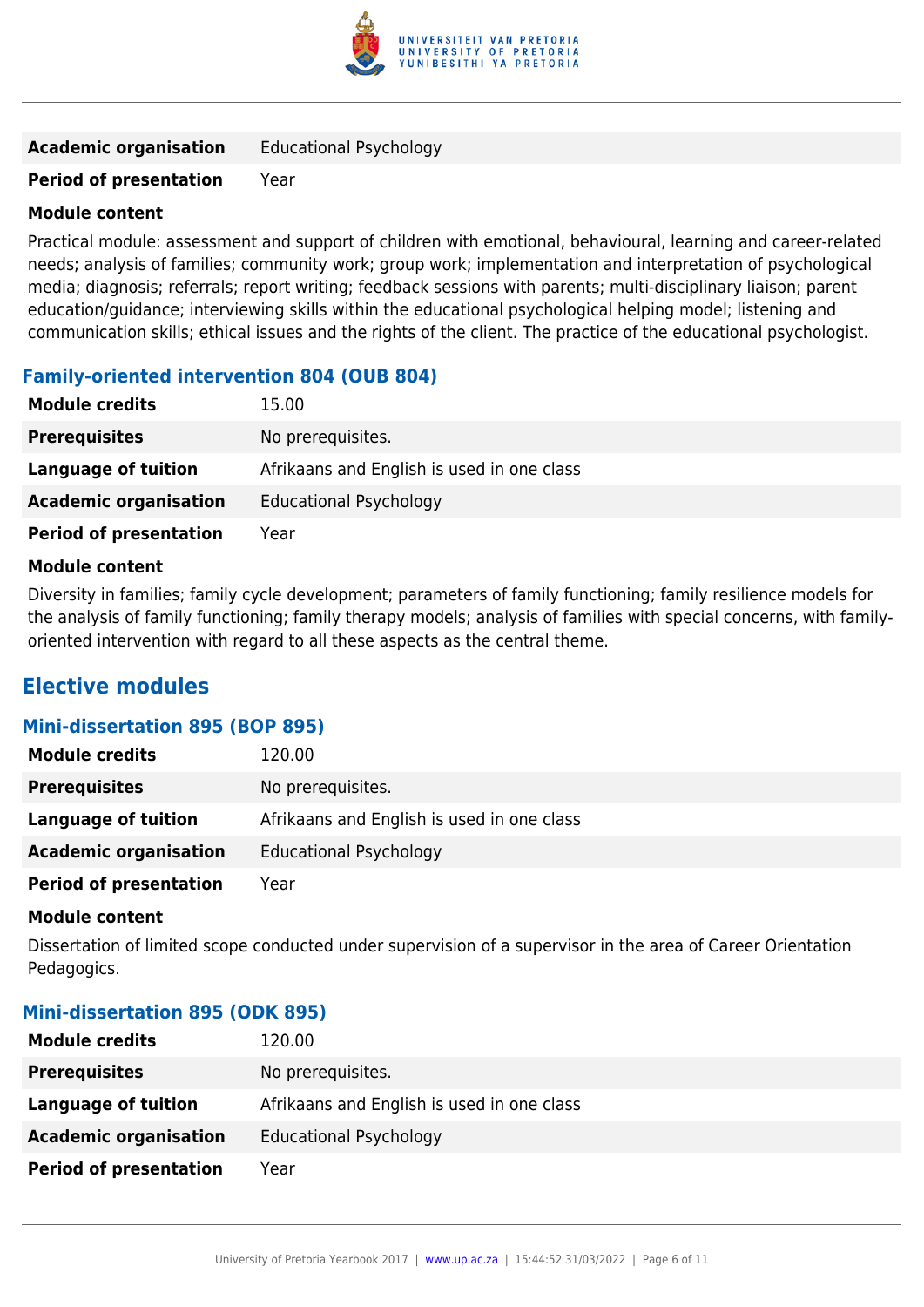

#### **Module content**

Orthodidactics. An essay is conducted under supervision of a supervisor in the area of Orthodidactics.

#### **Mini-dissertation 895 (OPG 895)**

| <b>Module credits</b>         | 120.00                                     |
|-------------------------------|--------------------------------------------|
| <b>Prerequisites</b>          | No prerequisites.                          |
| Language of tuition           | Afrikaans and English is used in one class |
| <b>Academic organisation</b>  | <b>Educational Psychology</b>              |
| <b>Period of presentation</b> | Year                                       |

#### **Module content**

Orthopedagogics A dissertation of limited scope is conducted under supervision of a supervisor in the area of Emotional and Behavioural Problems.

#### **Mini-dissertation 895 (OUB 895)**

| <b>Module credits</b>         | 120.00                                     |
|-------------------------------|--------------------------------------------|
| <b>Prerequisites</b>          | No prerequisites.                          |
| Language of tuition           | Afrikaans and English is used in one class |
| <b>Academic organisation</b>  | <b>Educational Psychology</b>              |
| <b>Period of presentation</b> | Year                                       |

#### **Module content**

Dissertation of limited scope conducted under supervision of a supervisor in the area of family-orientated intervention.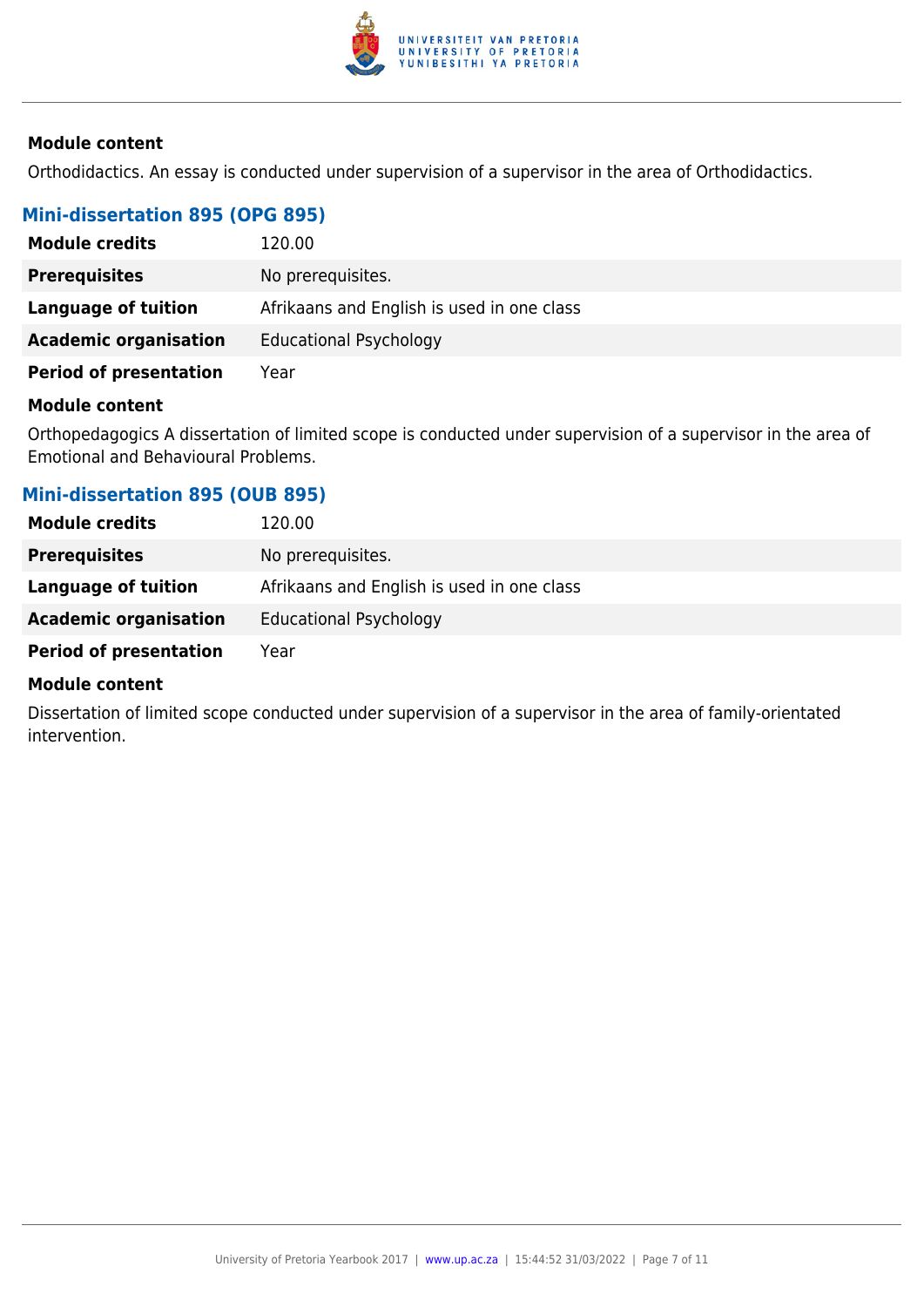

# Curriculum: Final year

#### **Minimum credits: 240**

All the Core modules, NMQ 800 (Research proposal) and one of the mini-dissertations (BOP, ODK, OPG or OUB 895) should be selected in the 1st year. When the "Research proposal" has been passed in the 1st year, only the "mini-dissertation" should be selected again in the final year. Students will be granted two opportunities to pass NMQ 800.

### **Fundamental modules**

#### **Research proposal 800 (NMQ 800)**

| 30.00                                      |
|--------------------------------------------|
| No prerequisites.                          |
| Afrikaans and English is used in one class |
| <b>Education Dean's Office</b>             |
| Year                                       |
|                                            |

#### **Module content**

Development of a research proposal. Research methodology. Overview and principles of quantitative and qualitative research methodology. Data collection methods, data analysis methods, paradigm analysis and theoretical frameworks for educational studies. Global theoretical perspectives in education.

### **Core modules**

#### **Career orientation pedagogics 804 (BOP 804)**

| <b>Module credits</b>         | 15.00                                      |
|-------------------------------|--------------------------------------------|
| <b>Prerequisites</b>          | No prerequisites.                          |
| Language of tuition           | Afrikaans and English is used in one class |
| <b>Academic organisation</b>  | <b>Educational Psychology</b>              |
| <b>Period of presentation</b> | Year                                       |

#### **Module content**

The career management process: Theory and application; stages of career development; contemporary issues in career management; career management in work organisations; postmodern approach to career management. The practice of guidance and counselling: Interviewing, implementation and interpretation of media, diagnosing, referring and report writing.

#### **Assessment for learning and development 874 (ODD 874)**

| <b>Module credits</b> | 15.00                                      |
|-----------------------|--------------------------------------------|
| <b>Prerequisites</b>  | No prereguisites.                          |
| Language of tuition   | Afrikaans and English is used in one class |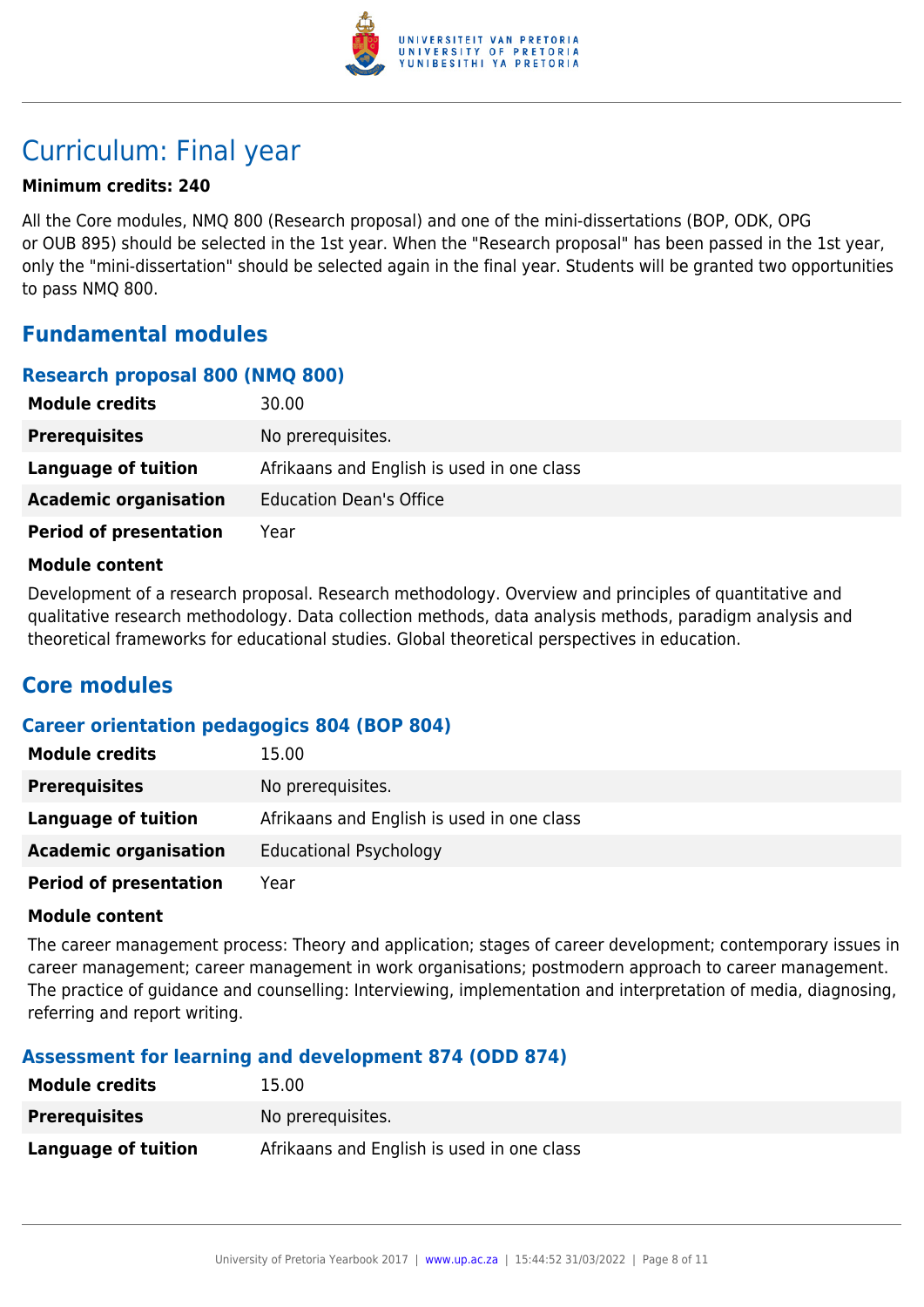

| <b>Academic organisation</b> | <b>Educational Psychology</b> |
|------------------------------|-------------------------------|
|------------------------------|-------------------------------|

#### **Module content**

Fundamental approach(es) concerning barriers to learning, with reference to the South African context; theoretical framework(s) for diagnostic assessment in respect of academic achievement difficulties within the South African context; practice in the independent integration and synthesis of relevant subject-specific literature in preparation for own research: neuropsychological functioning, language (L1 and L2), reading, writing, spelling, numeracy and mathematical skills, study skills, educational and environmental disadvantage; professional skills and values of accountable diagnostic assessment practice and reporting of findings in respect of learners' academic achievement difficulties within the South African context.

#### **Orthodidactical assistance 874 (ODH 874)**

| <b>Module credits</b>         | 15.00                                      |
|-------------------------------|--------------------------------------------|
| <b>Prerequisites</b>          | No prerequisites.                          |
| Language of tuition           | Afrikaans and English is used in one class |
| <b>Academic organisation</b>  | <b>Educational Psychology</b>              |
| <b>Period of presentation</b> | Year                                       |

#### **Module content**

Learning support in South Africa: contextualisation; the learner and learning support; inclusive education; learning support: micro-level; group work.

#### **Orthopedagogics 804 (OPG 804)**

| <b>Module credits</b>         | 15.00                                      |
|-------------------------------|--------------------------------------------|
| <b>Prerequisites</b>          | No prerequisites.                          |
| Language of tuition           | Afrikaans and English is used in one class |
| <b>Academic organisation</b>  | <b>Educational Psychology</b>              |
| <b>Period of presentation</b> | Year                                       |

#### **Module content**

The educational psychologist as consultant and facilitator within a multi-cultural framework; underlying theory and approach to educational psychological assessment and intervention; forensic dimension; the foundation of child psychotherapy; the educational psychologist as a person; different assessment and therapeutic approaches and the well-founded use thereof regarding children with emotional and behavioural problems; repertoire of assessment and therapeutic techniques when working with children; principles for planning and implementation of assessment and intervention with children and andragogical intervention with parents.

#### **Educational psychological practice 800 (OPR 800)**

| <b>Module credits</b> | 15.00                                      |
|-----------------------|--------------------------------------------|
| <b>Prerequisites</b>  | No prerequisites.                          |
| Language of tuition   | Afrikaans and English is used in one class |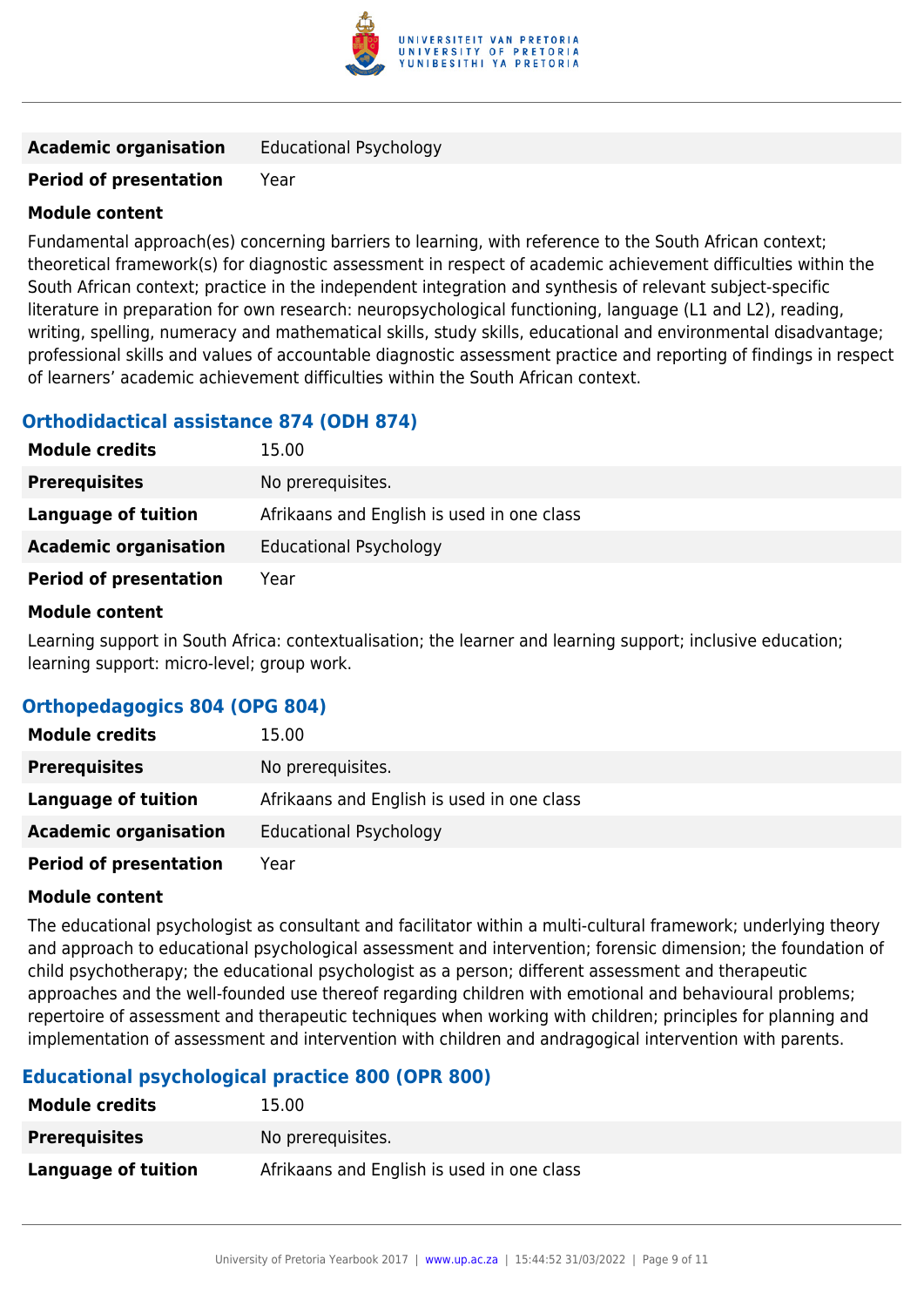

| <b>Academic organisation</b> | <b>Educational Psychology</b> |
|------------------------------|-------------------------------|
|------------------------------|-------------------------------|

#### **Module content**

Practical module: assessment and support of children with emotional, behavioural, learning and career-related needs; analysis of families; community work; group work; implementation and interpretation of psychological media; diagnosis; referrals; report writing; feedback sessions with parents; multi-disciplinary liaison; parent education/guidance; interviewing skills within the educational psychological helping model; listening and communication skills; ethical issues and the rights of the client. The practice of the educational psychologist.

#### **Family-oriented intervention 804 (OUB 804)**

| <b>Module credits</b>         | 15.00                                      |
|-------------------------------|--------------------------------------------|
| <b>Prerequisites</b>          | No prerequisites.                          |
| Language of tuition           | Afrikaans and English is used in one class |
| <b>Academic organisation</b>  | <b>Educational Psychology</b>              |
| <b>Period of presentation</b> | Year                                       |

#### **Module content**

Diversity in families; family cycle development; parameters of family functioning; family resilience models for the analysis of family functioning; family therapy models; analysis of families with special concerns, with familyoriented intervention with regard to all these aspects as the central theme.

### **Elective modules**

#### **Mini-dissertation 895 (BOP 895)**

| <b>Module credits</b>         | 120.00                                     |
|-------------------------------|--------------------------------------------|
| <b>Prerequisites</b>          | No prerequisites.                          |
| Language of tuition           | Afrikaans and English is used in one class |
| <b>Academic organisation</b>  | <b>Educational Psychology</b>              |
| <b>Period of presentation</b> | Year                                       |

#### **Module content**

Dissertation of limited scope conducted under supervision of a supervisor in the area of Career Orientation Pedagogics.

#### **Mini-dissertation 895 (ODK 895)**

| <b>Module credits</b>         | 120.00                                     |
|-------------------------------|--------------------------------------------|
| <b>Prerequisites</b>          | No prerequisites.                          |
| Language of tuition           | Afrikaans and English is used in one class |
| <b>Academic organisation</b>  | <b>Educational Psychology</b>              |
| <b>Period of presentation</b> | Year                                       |